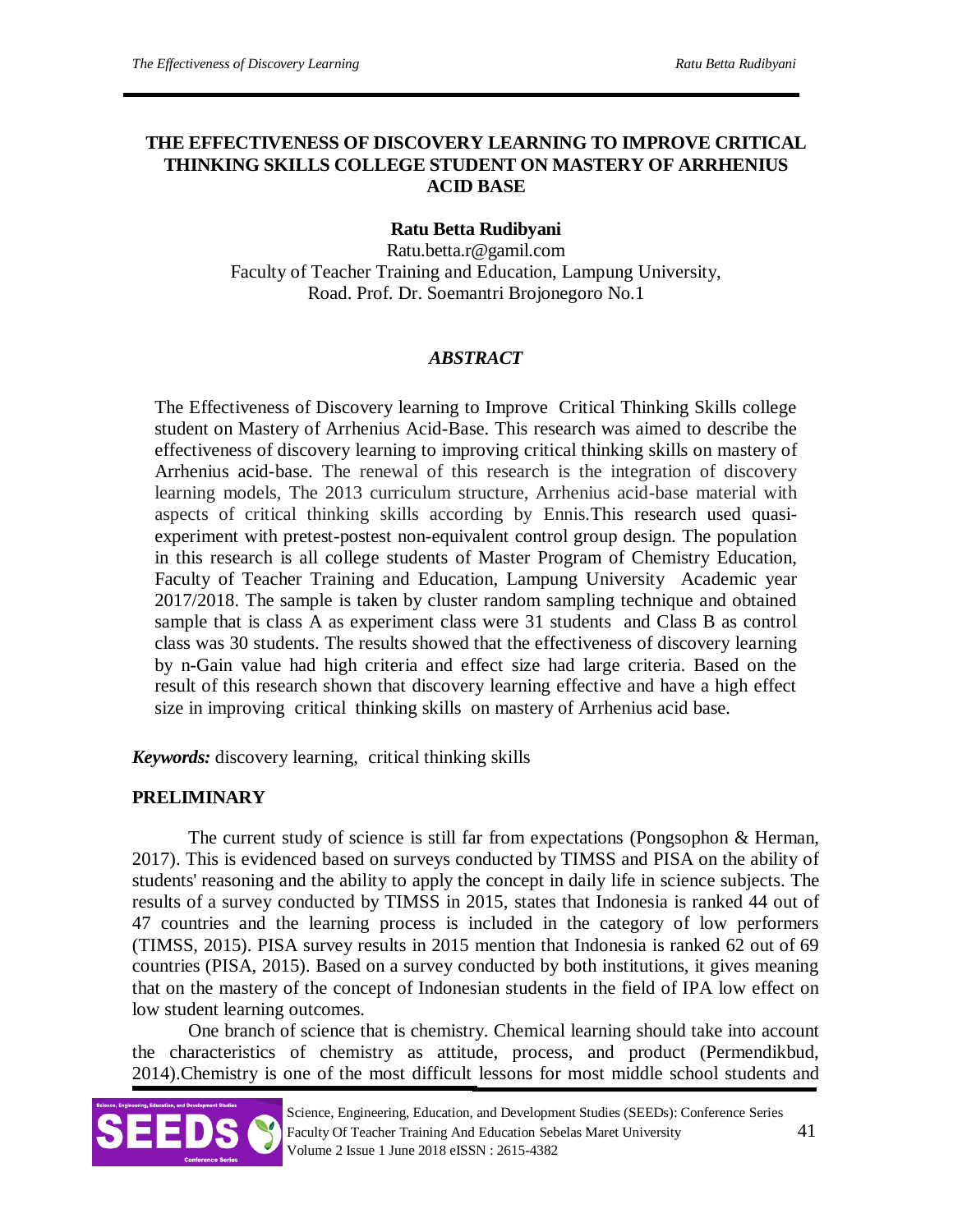students. The difficulty of studying chemistry is related to the characteristics of chemistry and the difficulty in understanding the concept of chemistry. Most chemistry is abstract. Chemistry subject matter is very complex.

Based on the results of discussions and observations with the team of chemistry lecturers proves that the learning of chemistry is still not paying attention and training characteristics of chemistry as attitude, process, and product. The lecturing process, the lecturer has created a student discussion group, but the group is used to discuss training questions that contain the application of the material that the lecturer has given. It then raises the problem that is the lectures obtained by the students is not the result of the process of finding themselves but from the information given by the lecturer, the students get less chance to be actively involved, and the less able students to enrich and develop an idea or product and add or detailing the details of an object, idea or situation so that it becomes more interesting for the students themselves and the mastery of student concepts is still low. Efforts are made to overcome these problems is by improving the lecture that can be done by using discovery learning.

Discovery learning is a learning where students learn to find and find the concept independently(Künsting, et al., 2013;Khabibah, 2017). The discovery learning model enables students to play an active role in the learning process by answering and solving problems to find a long-lasting and memorable concept (Meador, 2005, Maarif, 2016). Thus the discovery learning model is expected to be used to train students to think critically.

Critical thinking skills are the process of challenging individuals to reflect reflective, systematic, logical, scientific, clear and rational, rational thinking to collect, interpret and evaluate information in making decisions(Facione, 2011; Lai, 2011; Marin & Halpern, 2011).According to Ennis(1989), there are 12 indicators of critical thinking skills contained in five groups of thinking skills. The five groups of skills include: providing simple explanations (elementary clarification), building basic skills, interference, making a further clarification, and strategies and tactics).The trained students to be skilled in critical thinking is expected to improve student learning outcomes through discovery learning model(Haseli, 2013; Huang, et al., 2016).

One of the chemicals given to the Basic Chemistry Course is acid-base material. The basic acidic material to be conducted is Arrhenius acid base. In this study, students can be invited to observe the phenomenon of an acid-base solution and conduct experiments so that students are directly involved in scientific work that can train students' critical thinking skills(Lunenburg, 2011; Driver et al., 2015).

Implementation using discovery learning model is expected to be student-centered learning(Huang et al., 2016;Larsson, 2017). Students are more active in learning activities, discoveries independently, build experiences, mastery of the concept of the material being studied and improve elaboration thinking skills (McHaney, 2012). Discovery learning models are expected to explore students' critical thinking skills better(Kistner, et al, 2016; Chen, et al., 2016).Based on the above description, then conducted this research with the aim of describing the effectiveness of discovery learning to improve students' critical thinking skills on Arrhenius acid - base material.

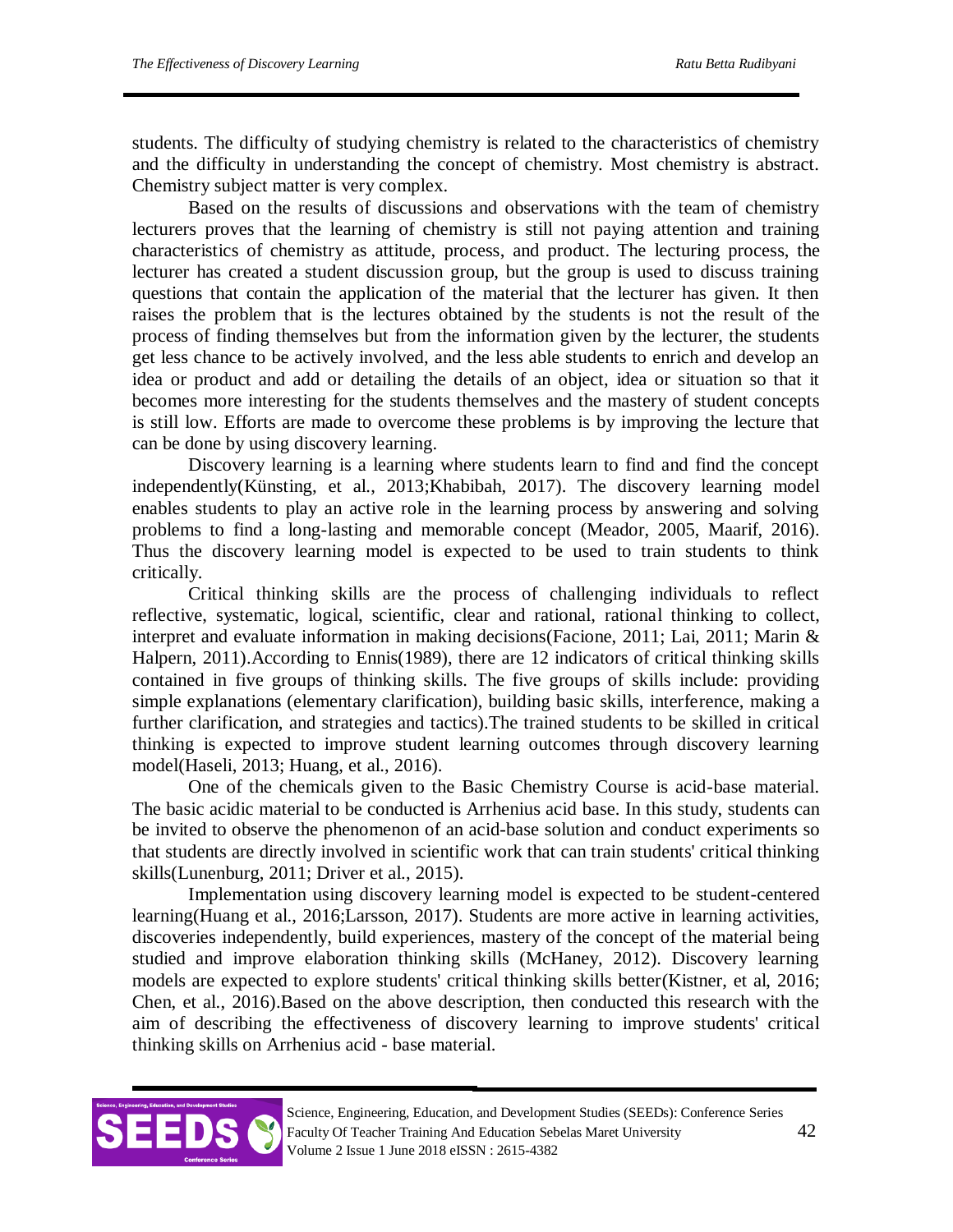#### **RESEARCH METHODS**

#### **Research Method and Design**

The method used in this research is quasi-experimental with non-equivalent pretestposttest control group design (Fraenkel, 2012).Class A is an experimental class (using discovery learning model) and class B is a control class (using lecture learning models). Both classes get a pretest before receiving treatment later by giving a posttest.

#### **Population and Sample**

Population in this research is all student of Master Program of Chemistry Education, Faculty of Teacher Training and Education, Lampung University Academic year 2017/2018. Sampling using cluster random sampling technique and obtained sample that is class A as experiment class were 31 studentsand Class B as control class were 30 students.

#### **Learning Media and Research Instruments**

Learning instruments that are used in this research are the syllabus, Semester Course Plan (RPS), and 4 types of LKS. The instrument used is a test of critical thinking skills that are adapted to aspects of critical thinking skills according to Ennis (1989). Item questions are pretest and posttest consisting of 10 items of multiple choice questions and 5 description questions to measure students' critical thinking skills. Lecturer's observation sheet in managing to learn using discovery learning model.

### **Data Analysis Technique**

Data analysis is done including instrument validity and reliability, effectiveness, and size of influence. Data analysis was calculated using SPSS software. 17.0 and Microsoft Office Excel.

Instrument validity and reliability were analyzed with Iceman version 4.3 for multiple choice questions and SPSS 17.0 for description. On multiple choice questions, the validity is determined from the total value of Rpbis while the reliability of the question is determined by the value of Alpha. The validity and reliability criteria according to Arikunto (2004) are shown in table 1.

| Alpha dan Rpbis Interpretation |            |
|--------------------------------|------------|
| Value                          |            |
| $0,81 - 1,00$                  | Very High  |
| $0,61 - 0,80$                  | High       |
| $0,41 - 0,60$                  | Sufficient |
| $0,21 - 0,40$                  | Low        |
| $0,00 - 0,20$                  | Very Low   |



Science, Engineering, Education, and Development Studies (SEEDs): Conference Series Faculty Of Teacher Training And Education Sebelas Maret University 43 Volume 2 Issue 1 June 2018 eISSN : 2615-4382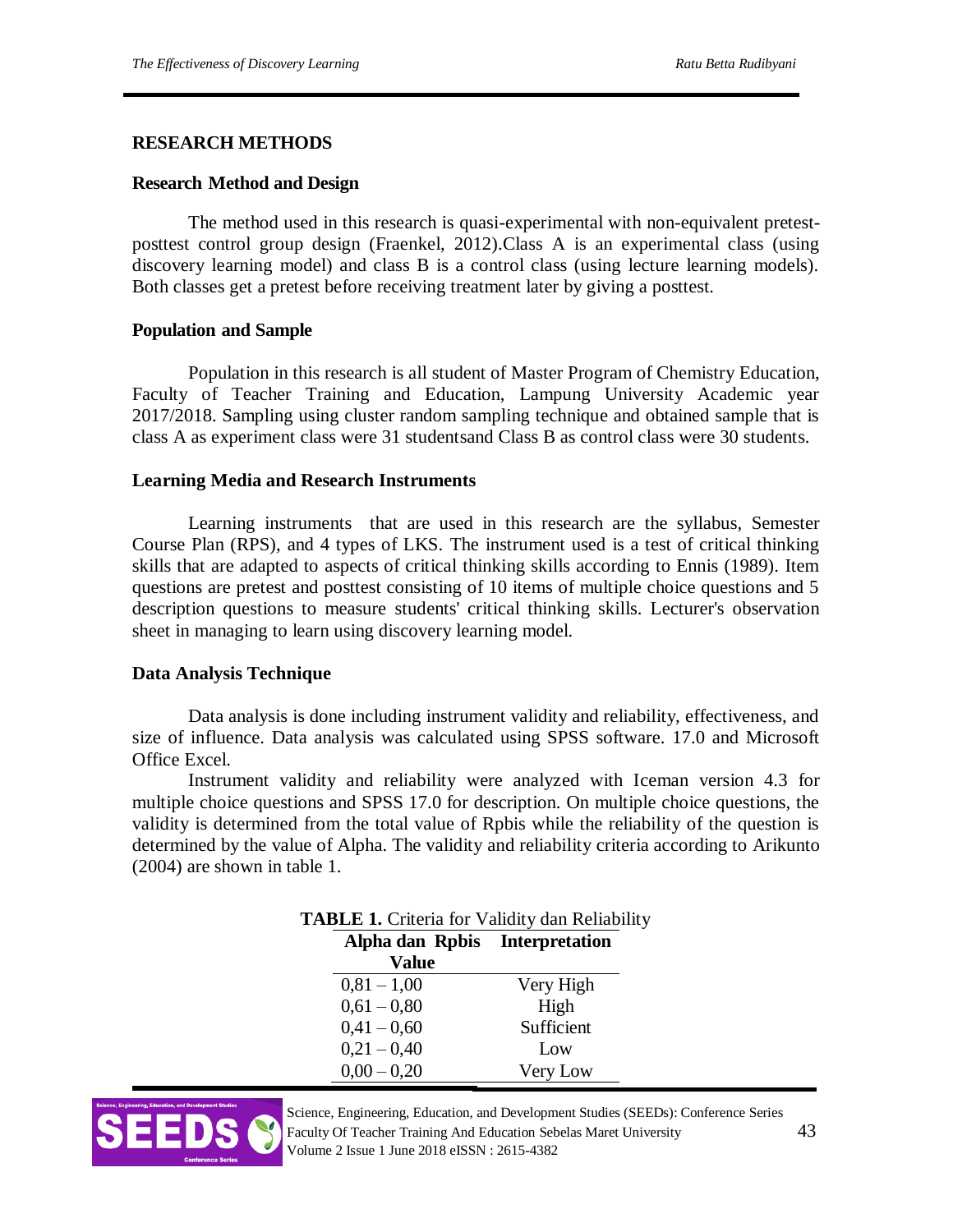On the matter of description, the validity of the description is determined from the value of rtable and r count with the question creiteria said valid if rtable<r count with 5% significant level. Reliability is determined using Cronbach's Alpha. Criteria reliability of essays if Alpha Cronbach  $\geq r$  table. The reliability criterion (r11) according to Guilford is shown in Table 2.

| <b>TABLE 2.</b> Criteria for Reliability Degree |              |  |  |  |  |
|-------------------------------------------------|--------------|--|--|--|--|
| Level reliabilitas $(r_{11})$                   |              |  |  |  |  |
| <b>Criteria</b>                                 |              |  |  |  |  |
| $0,80 \leq r11 \leq 1,00$                       | Very High    |  |  |  |  |
| $0,60 \leq r11 \leq 0,80$                       | High         |  |  |  |  |
| $0,40 < r11 \le 0,60$                           | Sufficient   |  |  |  |  |
| $0,20 \le r11 \le 0,40$                         | Low          |  |  |  |  |
| $0,00 \le r11 \le 0,20$                         | Not reliable |  |  |  |  |

The effectiveness of discovery learning model determined from the ability of teacher in managing learning discovery learning. According Sunyono (2015) with the formula:

$$
\% Ji = \left(\frac{\sum Ji}{N}\right) \times 100\%
$$
 (1)

Description %  $J_i$  = Percentage of an ideal score at the i-th meeting,  $\Sigma J_i$  = Total score of each observation aspect and  $N =$  Maximum score. Next, interpret the data by using the percentage price interpretation as in table 3 according to Ratumanan (in Sunyono, 2015).

**TABLE 3.** Criteria for teacher ability

| <b>Trable 3:</b> Chicha for teacher ability |                 |  |  |
|---------------------------------------------|-----------------|--|--|
| <b>Persentase</b>                           | <b>Criteria</b> |  |  |
| $81,0\% - 100,0\%$                          | Very High       |  |  |
| $61,0\% - 80,0\%$                           | High            |  |  |
| $41,0\% - 60,0\%$                           | Sufficient      |  |  |
| $21,0\% - 40,0\%$                           | Low             |  |  |
| $0.0\% - 20.0\%$                            | Very Low        |  |  |

The effectiveness of the discovery learning model is also determined from the achievement in improving students' critical thinking skills as measured by then n-Gain values, namely the pretest and posttest values of the two classes. N-Gain formula:

$$
n - Gain = \frac{\% \text{ posttest} - \% \text{ pretest}}{100 - \% \text{ pretest}} \tag{2}
$$

With the n-Gain criteria according to Hake (1998) shown in Table 4.

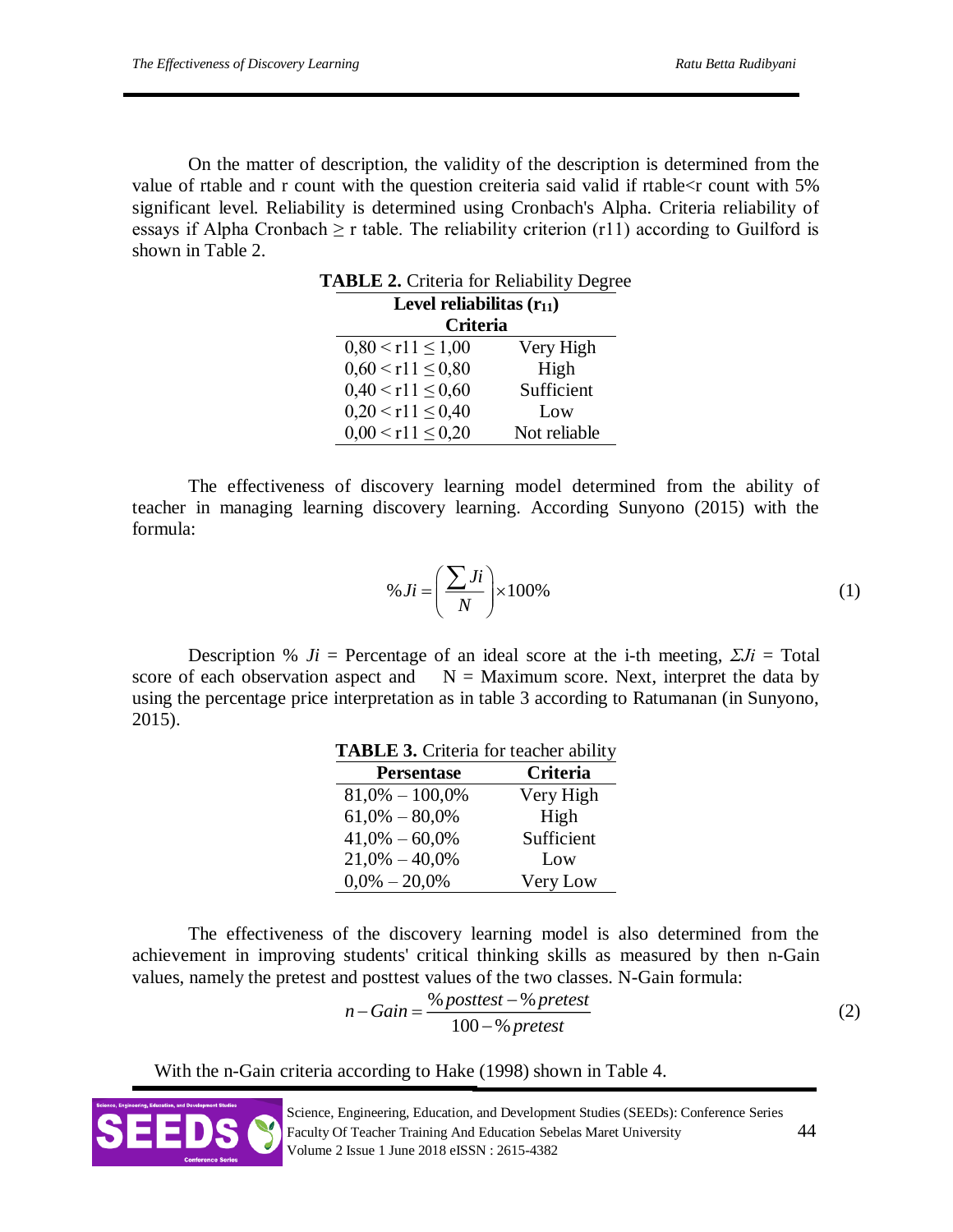| <b>TABLE 4.</b> Criteria of Skor <i>n</i> -Gain |            |
|-------------------------------------------------|------------|
| Skor <i>n-Gain</i> Criteria                     |            |
| $n-Gain > 0.7$                                  | High       |
| $0,3 < n$ -Gain $\leq$                          | Sufficient |
| 0.7                                             |            |
| $n-Gain \leq 0.3$                               | Low        |

|  |  |                                                                              | <b>TABLE 4.</b> Criteria of Skor <i>n</i> -Gain |
|--|--|------------------------------------------------------------------------------|-------------------------------------------------|
|  |  | $\Gamma$ <sub>ron u</sub> $\Gamma$ <sub>ain</sub> $\Gamma$ <sub>mitomo</sub> |                                                 |

The effect size of the discovery learning model on the improvement of critical thinking skills of Arrhenius acidic base students is determined based on t- test value. Before the t-test is done, first test normality and homogeneity test to n-Gain value.

The normality and homogeneity criteria of the sample are said to be normally distributed and have a homogeneous variance, if the sig value. Shapiro-Wilk> 0.05. If the sample is normally distributed and homogeneous, then the parametric statistic test is the independent sample t-test on the n-Gain of both classes with the accept criteria H0 if the sig value. (2-tailed) <0.05, which means the average n-Gain of students' critical thinking thinking skills using discovery learning is higher than the average n-Gain critical thinking skills using conventional models and reject H0 otherwise. Then test the independent sample t-test on the value of pretest and posttest of both classes.

Based on t-count value obtained from the independent sample t-test test of pretest and posttest value, the calculation is done to determine effect size. The calculation of effect size test according to Jahjouh (2014) used the following formula.

$$
\mu^2 = \frac{t^2}{t^{2+df}}\tag{3}
$$

After the effect size value is obtained then it is interpreted by the effect size criterion according to Dincer (2015) as shown in Table 5.

| <b>TABLE 5. Criteria of Effect Size</b> |            |
|-----------------------------------------|------------|
| Effect size                             | Criteria   |
| $(\mu)$                                 |            |
| $\mu \leq 0.15$                         | Very small |
| $0, 15 \leq \mu \leq$                   | Small      |
| 0,40                                    |            |
| $0,40 \leq \mu \leq$                    | Sufficient |
| 0,75                                    |            |
| $0.75 < \mu \leq$                       | Big        |
| 1,10                                    |            |
| $\mu > 1,10$                            | Very Big   |

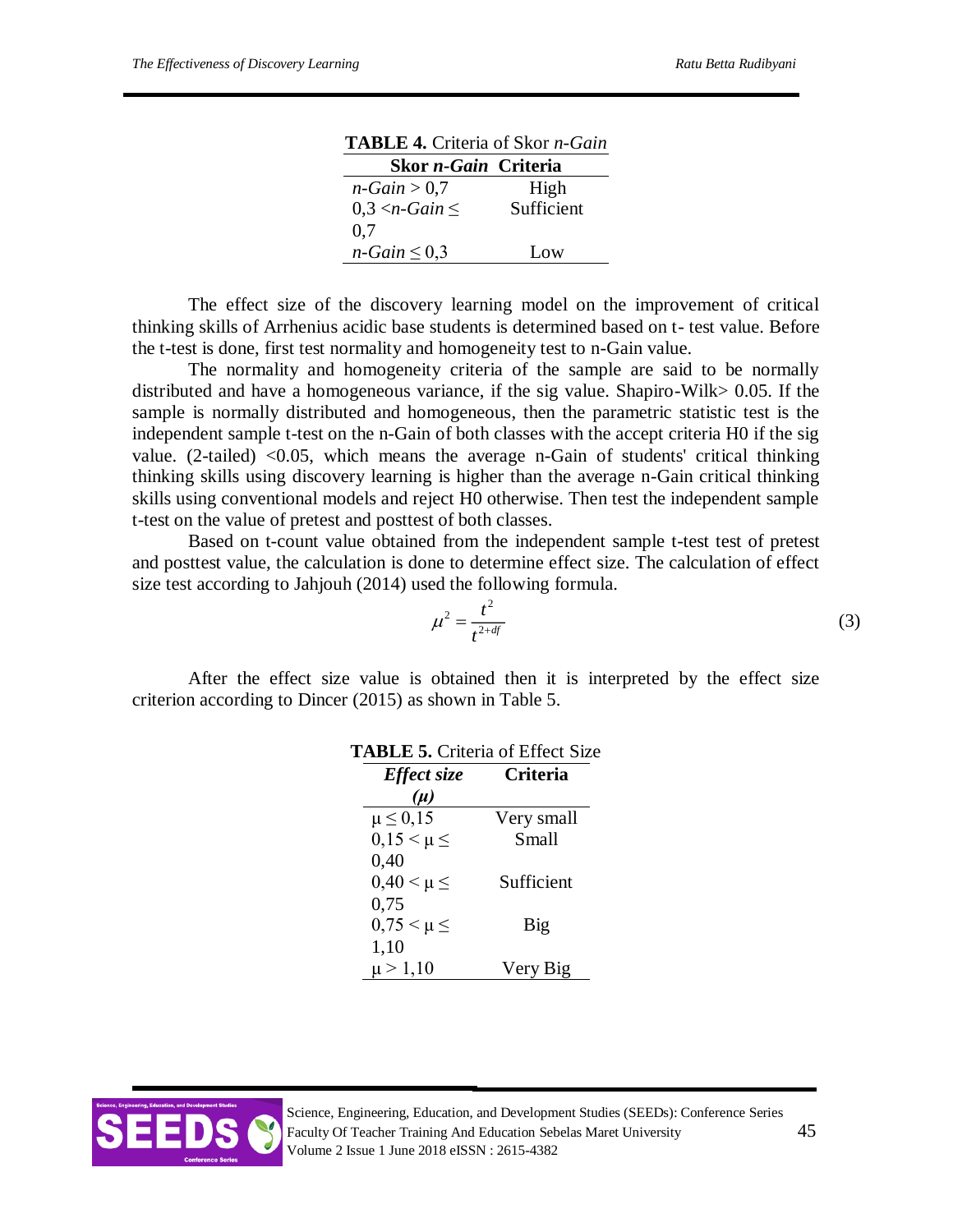### **RESULTS AND DISCUSSION**

#### **Validty and Realiability**

Based on data validation and reliability of multiple choice questions, it shows that 10 multiple choice questions have RPbis and Alpha values above 0.41 so that 10 questions are declared valid and reliable with good enough category.

The result of validity and reliability test of multiple choice questions using Iteman 4.3 software is presented in Table 6.

| Item         | <b>Problem</b> | <b>The Dealer</b> of Data on the validity and reliability<br>Criteria | <b>Alpha</b> | <b>Reliable</b> | <b>Description</b> |
|--------------|----------------|-----------------------------------------------------------------------|--------------|-----------------|--------------------|
| <b>Total</b> | <b>Rpbis</b>   | <b>Kevalidan</b>                                                      |              | Criteria        |                    |
|              | 0.448          | Good                                                                  | 0.554        | Sufficient      | Reliable and Valid |
| 2            | 0.426          | Good                                                                  | 0.565        | Sufficient      | Reliable and Valid |
| 3            | 0.420          | Good                                                                  | 0.562        | Sufficient      | Reliable and Valid |
| 4            | 0.501          | Good                                                                  | 0.555        | Sufficient      | Reliable and Valid |
| 5            | 0.410          | Good                                                                  | 0.588        | Sufficient      | Reliable and Valid |
| 6            | 0.447          | Good                                                                  | 0.555        | Sufficient      | Reliable and Valid |
| 7            | 0.510          | Good                                                                  | 0.543        | Sufficient      | Reliable and Valid |
| 8            | 0.448          | Good                                                                  | 0.554        | Sufficient      | Reliable and Valid |
| 9            | 0.438          | Good                                                                  | 0.557        | Sufficient      | Reliable and Valid |
| 10           | 0.410          | Good                                                                  | 0.574        | Sufficient      | Reliable and Valid |

**TABLE 6.** Data on the validity and reliability of multiple choice items

The calculation results using SPSS version 17.0 software obtained Corrected Item-Total Correlation value which shows the validity value of item description is shown in Table 7.

| <b>Quetion</b><br><b>Number</b> | <b>Thitung</b> | Dk | $r_{\text{table}}$ | Criteria |
|---------------------------------|----------------|----|--------------------|----------|
|                                 | 0,793          | 19 | 0,444              | Valid    |
|                                 | 0,696          | 19 | 0,444              | Valid    |
| 3                               | 0,785          | 19 | 0,444              | Valid    |
|                                 | 0,696          | 19 | 0,444              | Valid    |
|                                 | 0,660          | 19 | 0,444              | Valid    |

**TABLE 7.** Result of reliability test item description

Based on Table 7,it shows that the five items of the description have a value of r count > rtable, so that the five items of the description are declared valid.

The results of the reliability calculation of five questions described from the value of Cronbach's Alpha is equal to 0.764 which means the five questions have a highreliability description.

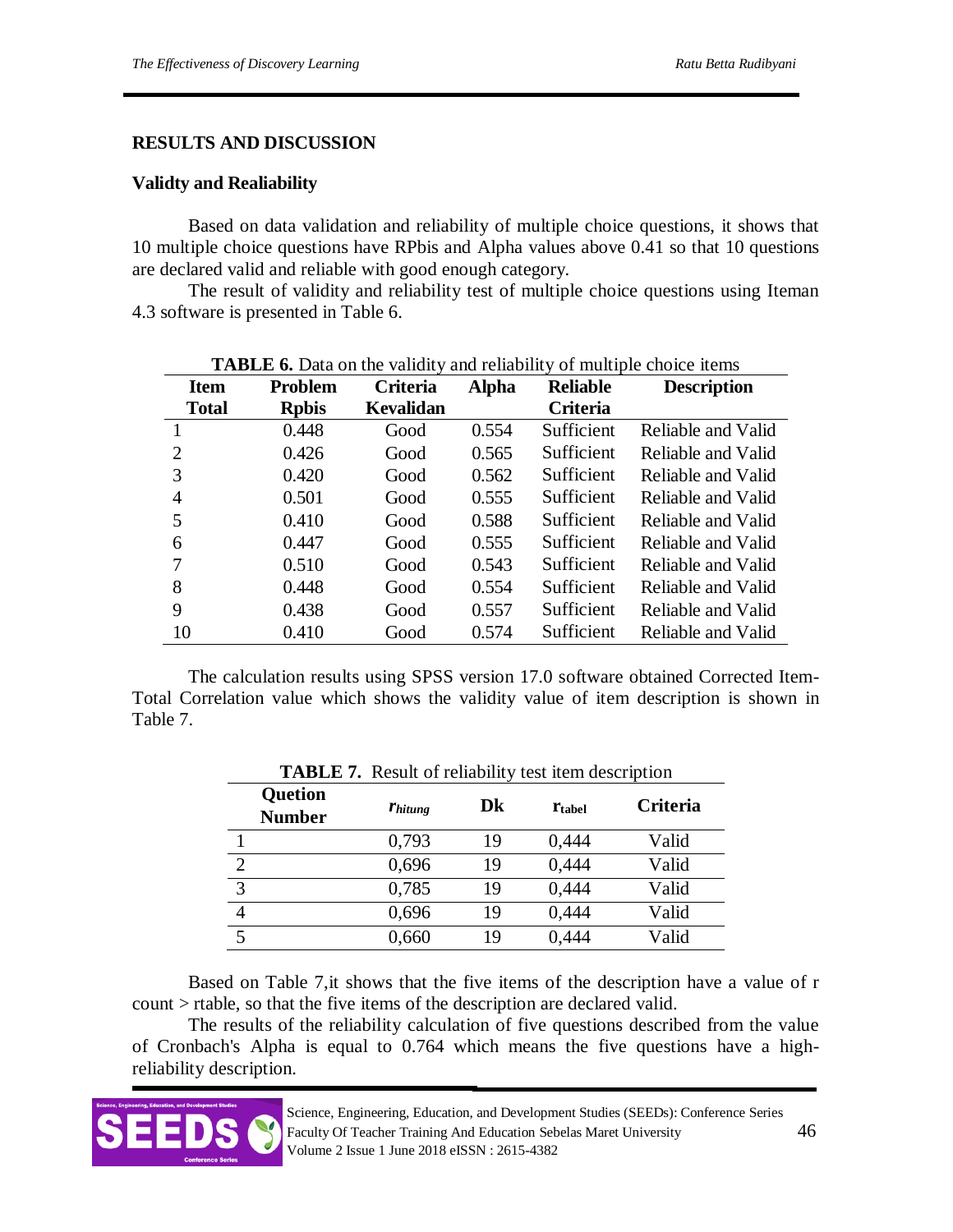Good instruments must meet two important requirements that are valid and reliable (Arikunto, 2006). Based on the results of the validity and reliability test, the test instrument with ten multiple choice questions and five descriptive descriptions is used to measure students' critical thinking skills.

# **The Effectiveness of Discovery Learning**

Observation on the ability of teachers to manage the learning done by two observers during the learning took place by using the lecturer's observation capability in managing the lectures.

The calculation result shows the average skill of lecturer in managing lecture category "very high" with the average percentage of achievement of 78.43%. This means that the ability of lecturers in managing discovery learning lectures has been running well that can be seen from aspects of preliminary observation, syntax, closing, and assessment of lecturers.

The results of observations from both observers on the ability of lecturers in teach model discovery learning on Arrhenius acid-base material shown in Table 8.

| $\frac{1}{2}$ and $\frac{1}{2}$ is the contract of $\frac{1}{2}$ in $\frac{1}{2}$ . The contract of $\frac{1}{2}$ |                     |                        |                |                         |                    |  |  |
|-------------------------------------------------------------------------------------------------------------------|---------------------|------------------------|----------------|-------------------------|--------------------|--|--|
| The Average percentage of proficiency of lecturer (%)                                                             |                     |                        |                |                         |                    |  |  |
| <b>Meeting</b>                                                                                                    |                     | aspects of observation |                |                         |                    |  |  |
|                                                                                                                   | <b>Introduction</b> | <b>Syntax</b>          | <b>Closing</b> | assessment of lecturers | of each<br>meeting |  |  |
|                                                                                                                   | 59.00               | 71.67                  | 63.00          | 73.00                   | 66.67              |  |  |
| 2                                                                                                                 | 75.00               | 79.83                  | 75.00          | 83.00                   | 78.21              |  |  |
|                                                                                                                   | 78.00               | 82.83                  | 81.00          | 85.00                   | 81.71              |  |  |
| 4                                                                                                                 | 88.00               | 84.50                  | 88.00          | 88.00                   | 87.13              |  |  |
| Average                                                                                                           | 75.00               | 79.71                  | 76.75          | 82,25                   | 78.43              |  |  |
| Criteria                                                                                                          | Very High           | Very                   | Very           | Very High               | Very High          |  |  |
|                                                                                                                   |                     | High                   | High           |                         |                    |  |  |

**TABLE 8.** Lecturer's Ability in Managing Lectures

The observation and assessment of the lecturers' ability to lecture shows that the average teacher's ability to manage the lectures at each meeting is an improvement. It is also seen from the number of students who are active in the lecture process to find the concept of a material independently, looking for a concept in detail and member-sentry in front of his friends on Arrhenius acid- base material, and add opinions of his friends have been very good, so that students start accustomed to the steps of discovery learning lecture model.

The ability of lecturers in managing good lectures will determine the success of an effective schooling process so that the desired lecture objectives can be achieved. The ability of lecturers in managing the lectures leads to the improvement of students' critical thinking skills. It can be seen from the ability of lecturers on syntax discovery learning that can be applied critical thinking skills that is in the second stage to sixth.

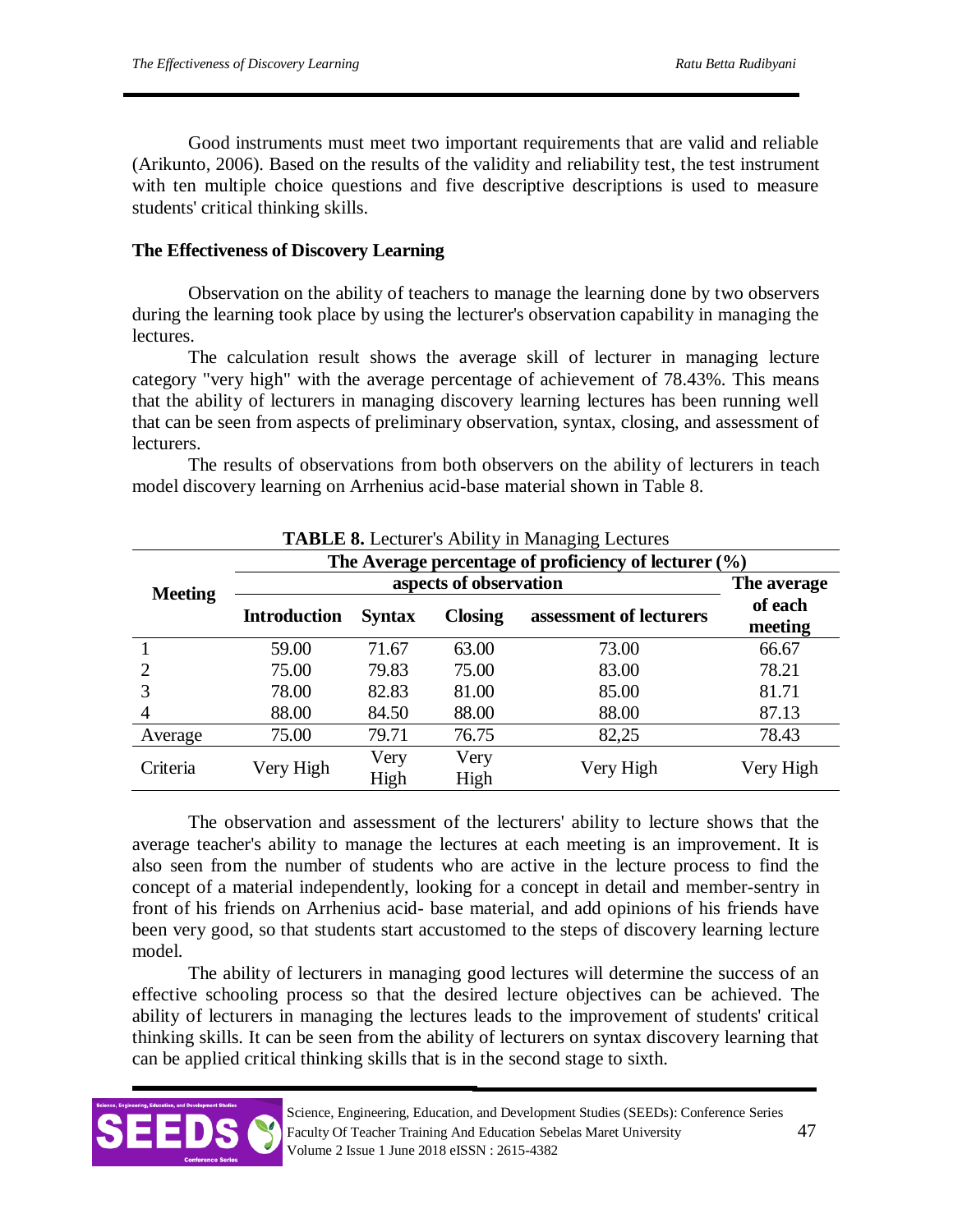The greatest percentage is in the ability of lecturers to carry out the collection, processing, and verification of the fourth meeting data. This is because at the meeting the lecturers have been accustomed and able to guide students in doing the lab so that students can collect data. Kemendikbud (2013) explains also in the data collection stage students will learn actively to find something related to the problem at hand, thus the students will connect with knowledge already possessed and at the stage of processing the data the students will get new knowledge of alternative answers that will later be proven at the stage of proof.

In the syntax of data processing, lecturers can provoke students thinking with questions to build concepts in solving problems and using the ideas and skills they have learned to discover new concepts. So through the active involvement of students themselves and involves an interaction between students and lecturers who are expected to hone the skills of critical thinking (Aun & Kaewurai, 2017; Cargas, Williams, & Rosenberg, 2017;Thomas, 2017). On the syntax of verification hypothesis /verification on learning discovery learning is supported by data collection activities through books /webblog or discuss with friends/lecturers (Wenning et al., 2011;Dalgarno, et al., 2014).

The effectiveness of learning discovery learning model is measured from the achievement in improving students' critical thinking skill which can be seen based on statistical calculation. The mean of the pretest value and posttest value is shown in Figure 1, while the mean difference of n-Gain is shown in Figure 2.



**FIGURE 1.** Average pretest posttest score

In Figure 1 it can be seen that the average of pretest values in control and experiment classes is in the range of value 24 so that it is in accordance with the researcher's assumption that both samples have the same initial knowledge. In addition, there is an increase in students' critical thinking skills after learning discovery learning in the experimental class and conventional learning in the control class. The mean values of pretest and posttest of students' critical thinking skills in the control class and experimental class have increased, but the increase in the pretest and posttest values in the experimental class is greater than the control class. This shows the average increase in pretest and postes values in the experimental class is greater than the control class. Thus, the skills of critical



Science, Engineering, Education, and Development Studies (SEEDs): Conference Series Faculty Of Teacher Training And Education Sebelas Maret University 48 Volume 2 Issue 1 June 2018 eISSN : 2615-4382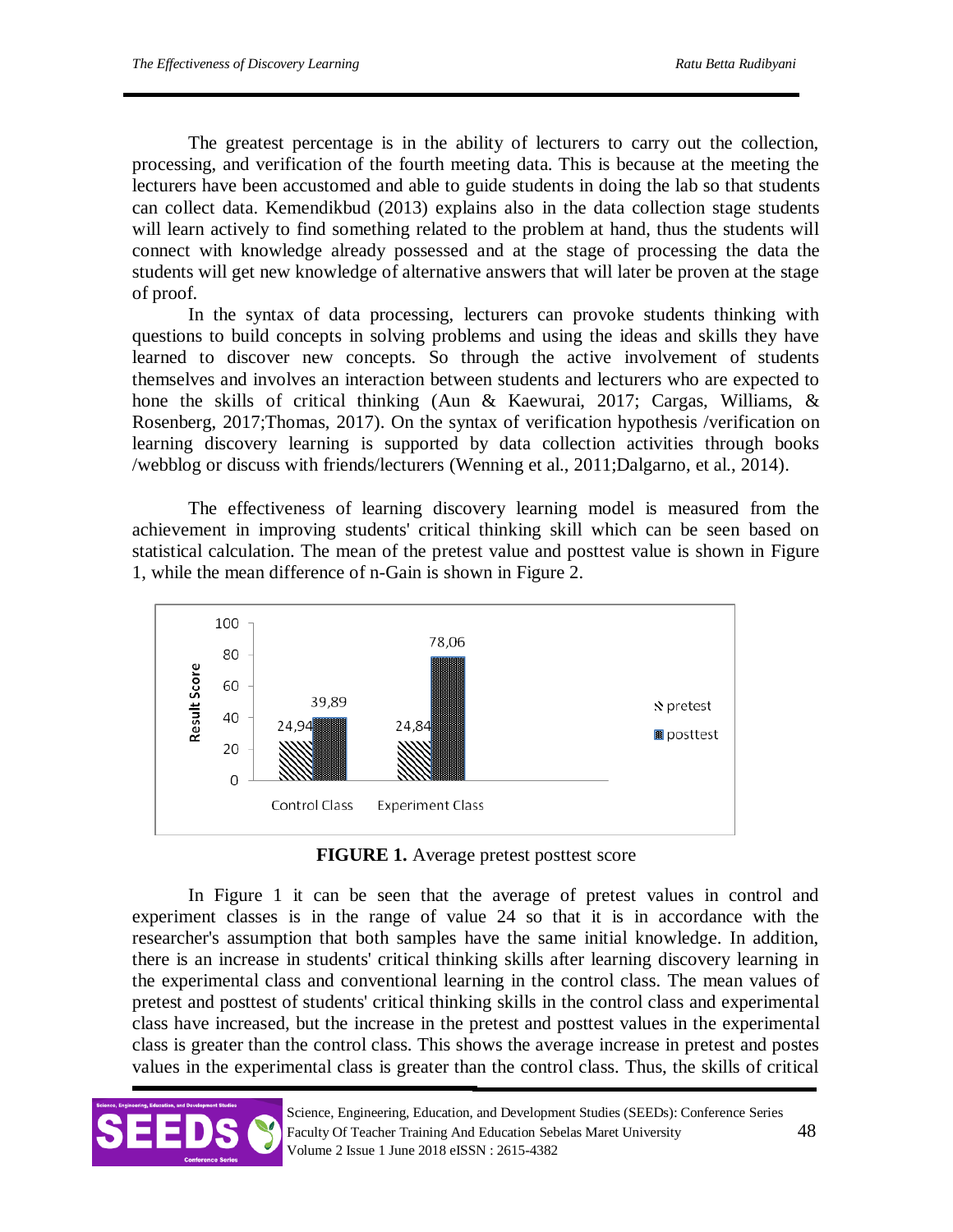thinking in students after applied lectures with discovery learning are better than before applied lectures.

The improvement of students 'critical thinking skills is shown through then n-Gain value used to see a careful comparison between the difference between pretest and posttest values with the difference of maximum value and pretest value so that it can be known the effectiveness of the learning discovery learning model in improving students' critical thinking skills on acidic material the Arrhenius base presented in Figure 2.



**FIGURE 2**. The average of n-gain score

Based on Figure 2 shows the average n-Gain score of the critical thinking skills of the experimental class students of 0.71 falling into the "high" criterion and n-Gain critical thinking skills of control class students by 0.20 falling within the criteria "low". This suggests that the average n-Gain of students 'critical thinking skills in the experimental class applied to the discovery learning model differs from the average n-Gain of students' critical thinking skills in the class applied to the conventional lecture model on Arrhenius acid-base material. This means that students 'critical thinking skills in the experimental class are better than the students' critical thinking skills in the control class.

### **Hypothesis Testing**

The results of normality and homogeneity test of students' critical thinking in the experimental class and control class can be seen in the following table.

| <b>TABLE 9.</b> Normality test results |    |        |                 |  |  |
|----------------------------------------|----|--------|-----------------|--|--|
|                                        |    | n-Gain |                 |  |  |
| <b>Class</b>                           | N  | Sig.   | <b>Test</b>     |  |  |
|                                        |    | Value  | <b>Criteria</b> |  |  |
| Experime                               | 31 | 0,110  | sig. > 0,05     |  |  |
| nt                                     |    |        |                 |  |  |
| Control                                | 30 | 0,158  | sig. > 0.05     |  |  |



Science, Engineering, Education, and Development Studies (SEEDs): Conference Series Faculty Of Teacher Training And Education Sebelas Maret University 49 Volume 2 Issue 1 June 2018 eISSN : 2615-4382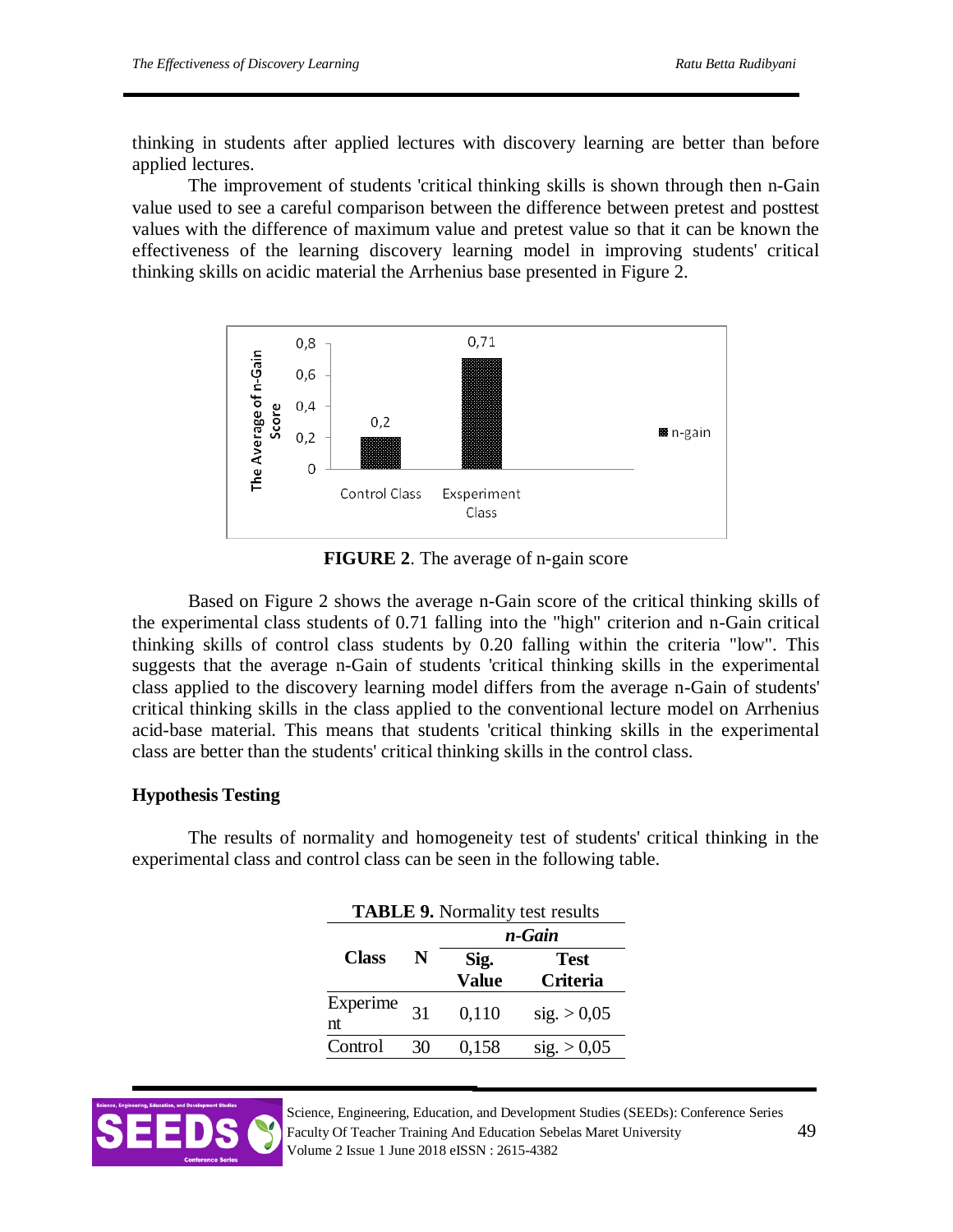Based on Table 9 it can be seen that the normality test results against n-Gain values in control and experimental class have sig value. of Shapiro-Wilk in the experimental class and control class> 0.05 so that the test decision receives H0 and reject H1 which means the research data obtained comes from the normally distributed population.

| <b>TABLE 10.</b> Homogeneity Test Results |   |              |                 |  |  |
|-------------------------------------------|---|--------------|-----------------|--|--|
|                                           |   | n-Gain       |                 |  |  |
| <b>Class</b>                              | N | <b>Nilai</b> | <b>Kriteria</b> |  |  |
|                                           |   | sig.         | uji             |  |  |
| Experime                                  | 3 |              |                 |  |  |
| nt                                        |   | 0,77         | sig. > 0.05     |  |  |

Based on table 10 it is known that homogeneity test results on n-Gain values in control and experimental class have sig value.  $> 0.05$ , so the test decision receives H0 and reject H1 which means both samples have homogeneous variance values.

### **Two-n-Gain Difference Difference Test**

The results of the two-dimensional difference test of the n-Gain critical thinking of the students in the experimental class and the control class can be seen in table 11.

| <b>TABLE 11.</b> Two-Dual Difference Test |    |             |    |                           |
|-------------------------------------------|----|-------------|----|---------------------------|
| <b>Class</b>                              | n  | Avera<br>ge | df | sig.<br>$(2 -$<br>tailed) |
| Experime<br>nt                            | 31 | 0.71        | 59 | 0.00                      |

A two-averaging difference test was performed using an independent sample t-test in the SPSS 17.0 program with a significant level of 5%. Criteria of test receipt H1 if the value of sig. (2-tailed) from the t-test for equality of means <0.05 and accept H0 otherwise. The result of the difference test of two average n-Gain students' critical thinking skills in the experimental class and control class shows that the sig value.  $(2$ -tailed) <0.05 so that the test decision receives H0 and reject H1 meaning that there is a significant difference in the n-Gain value for both classes ie the average value of n-Gain critical thinking skills of the students in the experimental class applied by the model discovery learning is higher than control class using conventional methods on Arrhenius acid-base material.

Based on the test of difference of two mean and ability of lecturers in managing lectures show that lectures use discovery learning model which has done better in improving students' critical thinking skill. In accordance with Bruner's Discovery Learning theory which assumes that learning by discovery is in accordance with the active search for knowledge by humans and by itself gives the best result (Bruner, 1999). Discovery learning is based on the theory of constructivism, students must build their own knowledge in his

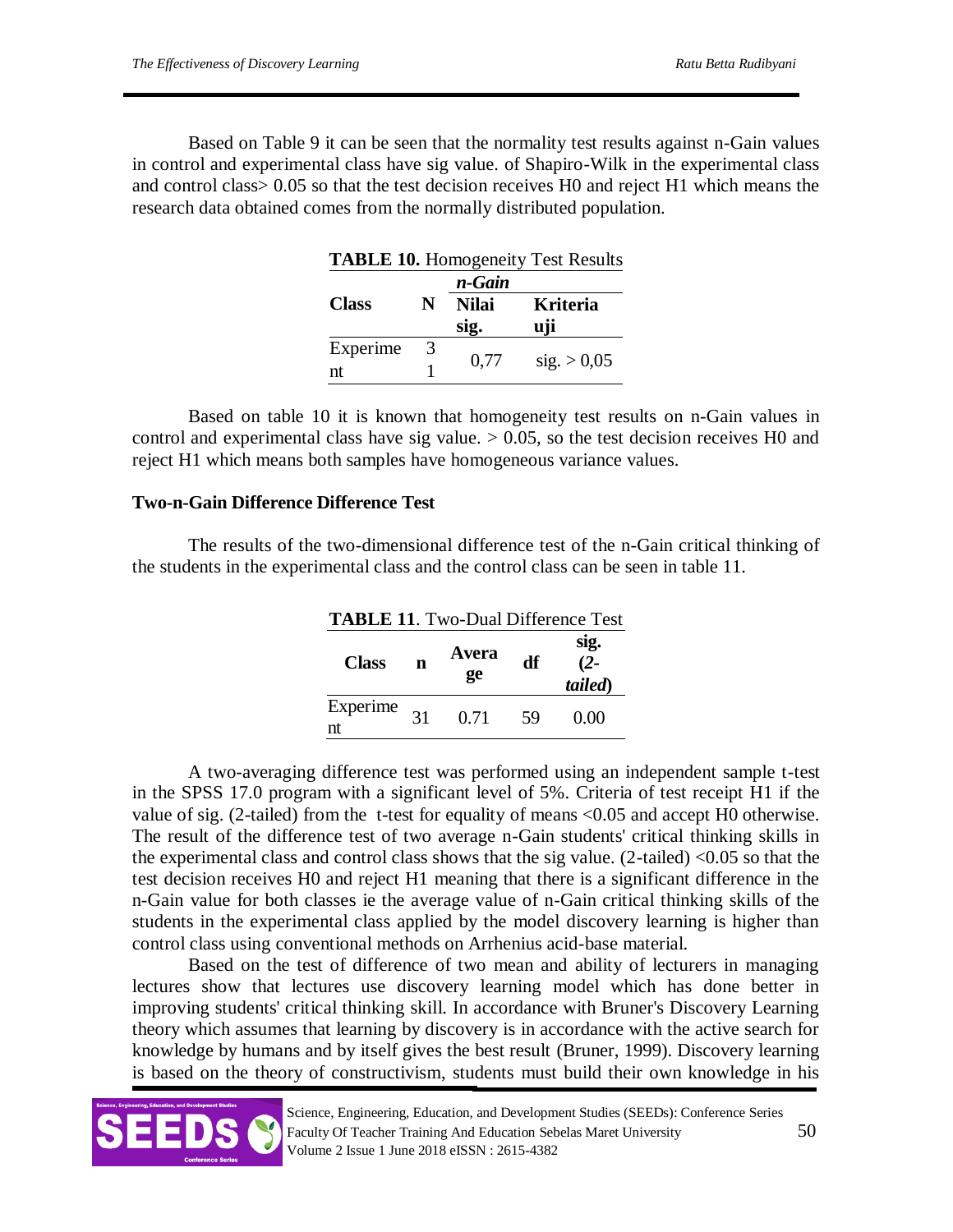mind. Knowledge gained can last longer and can improve students' reasoning, ability to think, and mastery of student concepts(Novak, 2002).

### **Effect Size**

After doing a test of difference of two mean to n-Gain value, then to know how big influence effectiveness of learning discovery learning model calculation of effect size before must be known before t-value from the result of difference test of two mean to pretest value and posttest at experimental class and control class. The t-count value obtained from the difference test of two pretest-posttest with independent sample t-test is tvalue in experiment class of 33.499 and control class of 8,658 then used to calculate effect size on elaboration thinking skill and mastery of student concept in experiment class and the control classes shown in Table 13.

| <b>TADLE 12.</b> Value of Cricer size in control and experiment class |  |   |           |                       |                                    |         |
|-----------------------------------------------------------------------|--|---|-----------|-----------------------|------------------------------------|---------|
| <b>Class</b>                                                          |  |   | t Count   | $sig.(2-)$<br>tailed) | Nilai <i>Effect</i><br><b>Size</b> | Kategor |
| Experiment                                                            |  |   | 3 6 33.49 | 0,000                 | 0.98                               | Big     |
|                                                                       |  |   |           |                       |                                    |         |
| Control                                                               |  | 5 | 8.658     | 0,000                 | 0.75                               | Medium  |
|                                                                       |  |   |           |                       |                                    |         |

**TABLE 12.**Value of effect size in control and experiment class

Based on Table 12 above shows that the value of Sig. (2-tailed) in the two classes is smaller than 0.05 so receive H1, ie there is a significant difference in the average of pretest and posttest values for both classes. The value of effect size in the experimental class is 0.98, according to the criteria according to Dincer (2015) the value lies in the range of 0.75  $\leq \mu \leq 1.10$  with the category of "big effect" while in the control class has an effect size value of 0.75, criterion according to Dincer (2015) the value lies in the range of  $0.15 < \mu \leq 0.75$  in the "moderate" category.

The results show that the effect of learning discovery learning model in the experimental class is greater than the control class on Arrhenius acid-base material. The improvement of thinking skill of elaboration and mastery of student concept in experiment class 98% influenced by discovery learning model while in control class 75% influenced by the conventional model.

Based on effectiveness test and effect size test shows that learning using discovery learning model has been done effectively and has a big influence in improving the thinking skill of elaboration and mastery of student concept. This is supported by research (Kistner et al., 2016) which states that the model of discovery learning can improve students' creative thinking skills and research Raab, et al., (2011)also shows that there is a correlation between the ability of creative thinking with student achievement. In addition, research conducted by Rogers(2010) states that the learning discovery learning model can be applied to the acid-base material to improve Flexible skills. Then (Martaida, et al.,(2017) concluded that learning discovery learning is said to be practical and effective in improving self-efficacy and mastering student concepts and having a large measure of influence.

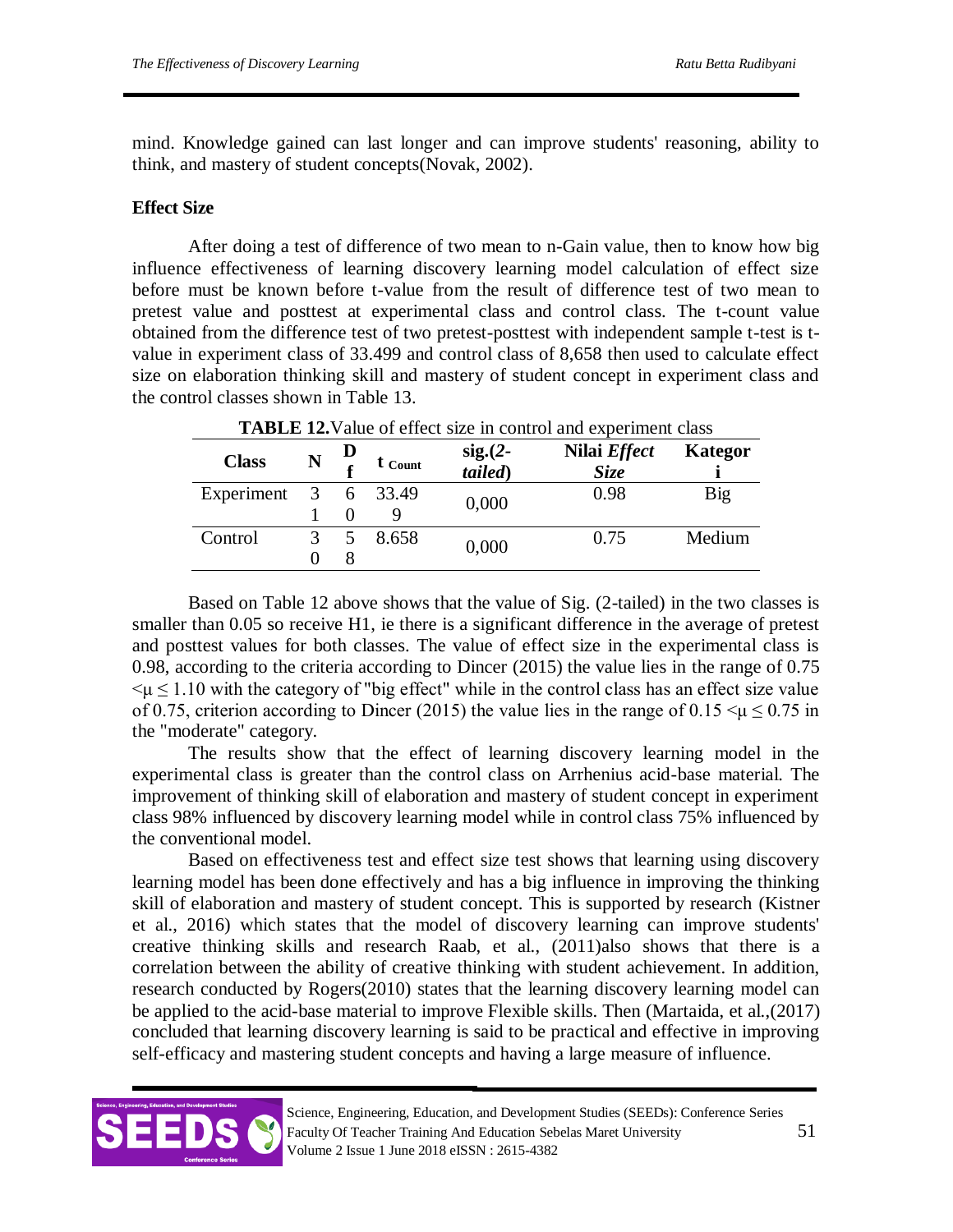Bruner's study theory of discovery is closely related to creative thinking skills, that is, if students learn by actively participating in discovering concepts and principles and experimenting, can improve cognitive skills so that students are able to develop, enhance and enrich an idea, detailing and expanding an idea of the findings(Novak, 2002; Novank, 2011; Mogashoa, 2014). The ability to discover or be able to develop, add and enrich an idea, detailing, expanding an idea is one aspect of creative thinking skills. According to Dalgarno, et al., (2014) states that the ability to think elaboration and mastery of this concept can be used as a means so that students can express the findings and mastery of the concept in detail and detail. Therefore, when the students are trained in thinking elaboration and mastery of the concept then the student has also mastered the concept of material that has been found alone

# **CONCLUSION**

The discovery learning model is effective in improving students' critical thinking skills on Arrhenius acid-base material. This is demonstrated by the students 'relevant activities in teaching and lecturers' ability to manage "very high" category advocates, as well as significant differences between n-Gain values in the control and experimental classes, where the control class has a more n-Gain big.

The discovery learning model has a "great" effect size in improving students' critical thinking skills on acid-base Arrhenius materials.

# **REFERENCES**

Arikunto. 2006.The Basics of Education Evaluation.Jakarta: Bumi Aksara

Aun, S., & Kaewurai, W. 2017. Kasetsart Journal of Social Sciences Instructional model development to enhance critical thinking and critical thinking teaching ability of trainee students at regional teaching training center in Takeo province, Cambodia. *Kasetsart Journal of Social Sciences*, *38*(1), 88–95. http://doi.org/10.1016/j.kjss.2016.05.002

Bruner, J. (1999). The Process of Education, 1–128.

- Cargas, S., Williams, S., & Rosenberg, M. 2017. An approach to teaching critical thinking across disciplines using performance tasks with a common rubric. *Thinking Skills and Creativity*, *26*, 24–37. http://doi.org/10.1016/j.tsc.2017.05.005
- Chen, P., Tolmie, A. K., & Wang, H. 2016. Growing the critical thinking of schoolchildren in Taiwan using the Analects of Confucius. *International Journal of Educational Research*, *84*(2016), 43–54. http://doi.org/10.1016/j.ijer.2017.02.002
- Dalgarno, B., Kennedy, G., & Bennett, S. 2014. The impact of students ' exploration strategies on discovery learning using computer-based simulations, 37–41. http://doi.org/10.1080/09523987.2014.977009

Driver, R., Asoko, H., Leach, J., Mortimer, E., Scott, P., & Hilary, D. 2015. in

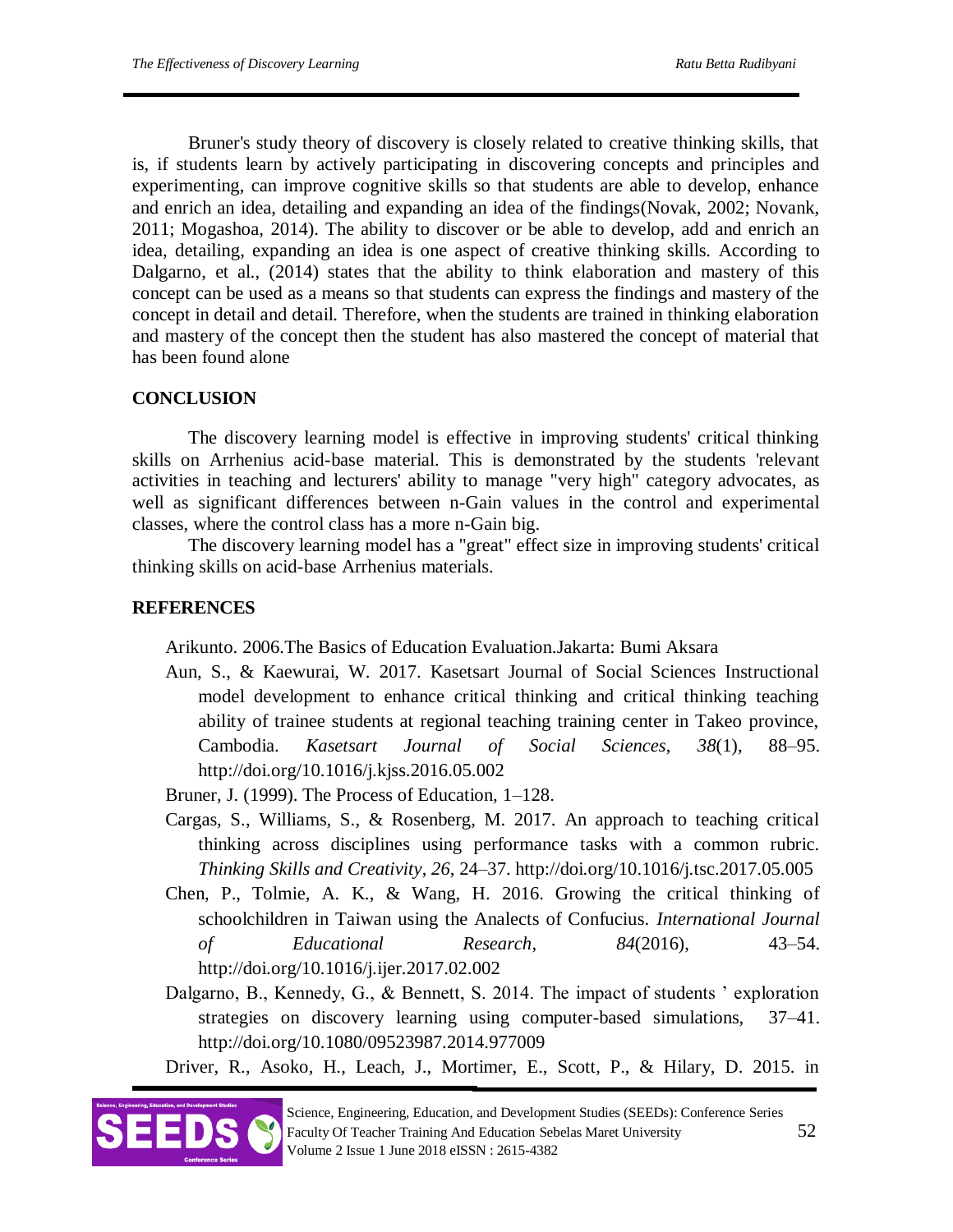Scientific Knowledge the Classroom. *American Education Research Association*, *23*(7), 5–12.

- Ennis, R. 1998. Critical thinking. *Teaching Philosophy*, *14*(1), 5–24. http://doi.org/10.1016/B978-0-12-375038-9.00057-1
- Facione, P. a. 2011. Critical Thinking : What It Is and Why It Counts. *Insight Assessment*, (ISBN 13: 978-1-891557-07-1.), 1–28. http://doi.org/ISBN 13: 978-1- 891557-07-1.
- Haseli, Z. 2013. The Effect of Teaching Critical thinking on Educational Achievement and Test Anxiety among Junior High School Students in Saveh, *2*(2), 168–175.
- Huang, T. C. K., Huang, C. H., & Chuang, Y. T. 2016. Change discovery of learning performance in dynamic educational environments. *Telematics and Informatics*, *33*(3), 773–792. http://doi.org/10.1016/j.tele.2015.10.005
- Khabibah, E. N. 2017. The Effectiveness of Module Based on Discovery Learning to Increase Generic Science Skills. *Journal of Education and Learning*, *11*(2), 146– 153. http://doi.org/10.11591/edulearn.v11i2.6076
- Kistner, S., Vollmeyer, R., Burns, B. D., & Kortenkamp, U. 2016. Model development in scientific discovery learning with a computer-based physics task. *Computers in Human Behavior*, *59*, 446–455. http://doi.org/10.1016/j.chb.2016.02.041
- Künsting, J., Kempf, J., & Wirth, J. 2013. Enhancing scientific discovery learning through metacognitive support. *Contemporary Educational Psychology*, *38*(4), 349–360. http://doi.org/10.1016/j.cedpsych.2013.07.001
- Lai, E. R. 2011. Critical Thinking : A Literature Review Research Report, (June).
- Larsson, K. 2017. Understanding and teaching critical thinking—A new approach. *International Journal of Educational Research*, *84*, 32–42. http://doi.org/10.1016/j.ijer.2017.05.004
- Lunenburg, F. C. 2011. Critical Thinking and Constructivism Techniques for Improving Student Achievement, *21*(3), 1–9
- Maarif, S. 2016. Improving junior high school students' mathematical analogical ability using discovery learning method. *International Journal of Research in Education and Science* (IJRES), 2(1), 114- 124.
- Marin, L. M., & Halpern, D. F. 2011. Pedagogy for developing critical thinking in adolescents : Explicit instruction produces greatest gains. *Thinking Skills and Creativity*, *6*(1), 1–13. http://doi.org/10.1016/j.tsc.2010.08.002
- Martaida, T., Bukit, N., & Ginting, E. M. 2017. The Effect of Discovery Learning Model on Student ' s Critical Thinking and Cognitive Ability in Junior High School, *7*(6), 1–8. http://doi.org/10.9790/7388-0706010108

Meador, K. S. 2005. Thinking Creatively About Science: Suggestions